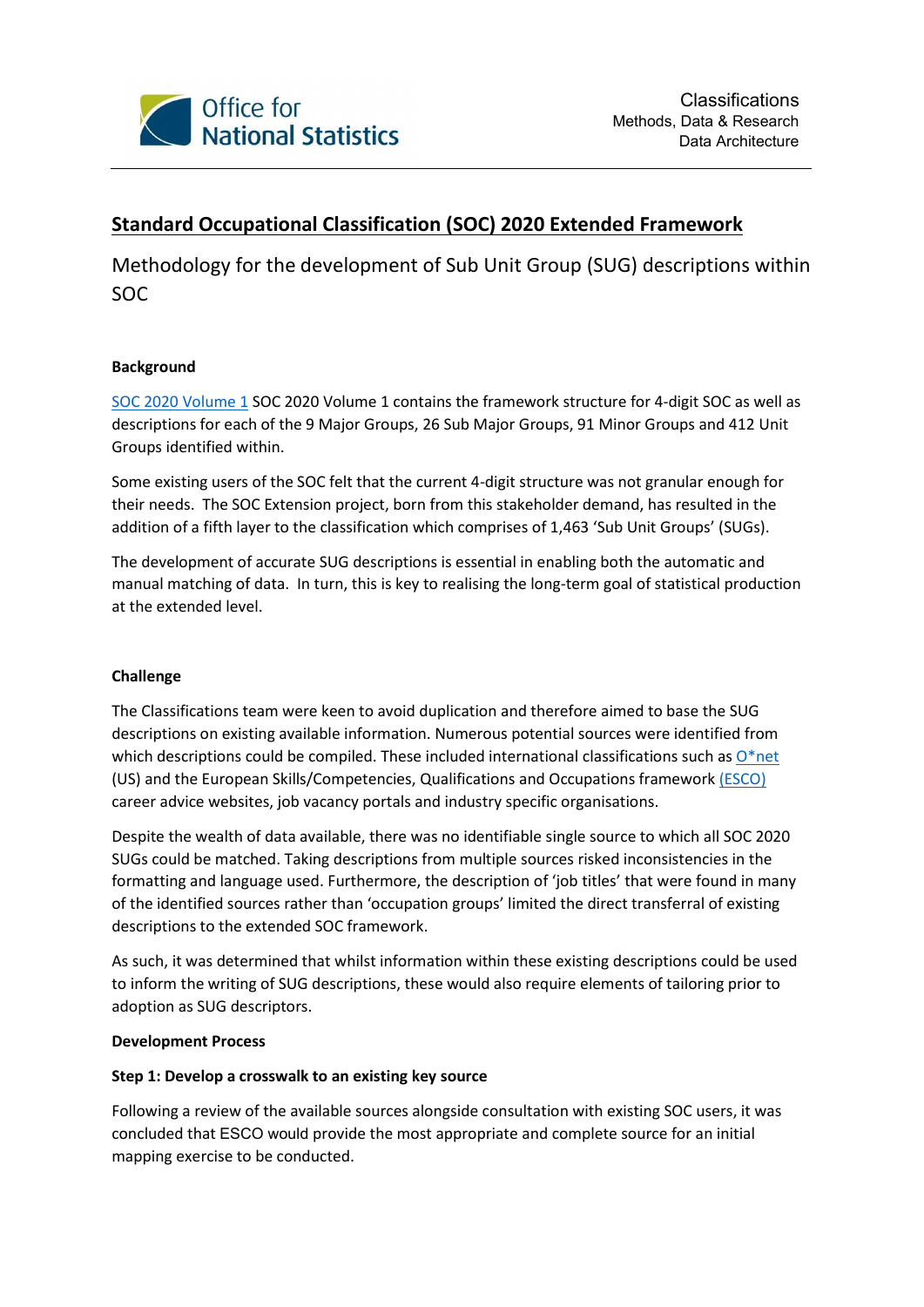

ESCO contains 2,942 occupation groups making it far more granular than both the current UK version and the experimental extended version of SOC. Linking here enabled SOC to adopt existing descriptions a well as key skills and competencies already available within the European classification.

A manual exercise was undertaken to identify matches between the two classifications. Four fifths of all SUGs (excluding not elsewhere classified (n.e.c.) groups) were able to be mapped to at least one corresponding ESCO group. There were 5 possible ways in which a SOC to ESCO match could be classified.

| <b>Mapping type</b> | <b>Description</b>                                                                                                                                     |
|---------------------|--------------------------------------------------------------------------------------------------------------------------------------------------------|
| <b>Unmapped</b>     | No appropriate match could be found with ESCO to match the SUG within<br>SOC.                                                                          |
| <b>Partial</b>      | The SUG was able to be matched to a group in ESCO however the description<br>of the ESCO group only partially covered the SUG.                         |
| One to one          | A direct match was identified between a SUG and a corresponding occupation<br>group used by ESCO.                                                      |
| One to multiples    | Due to the greater level of disaggregation found in ESCO, there were many<br>instances in which a single SUG was found to map to multiple ESCO groups. |
| n.e.c.              | Refers to those groups within SOC that contain occupations not elsewhere<br>classified within the framework.                                           |

### Step 2: Identify and fill data gaps

Each of the five mapping types required a slightly different approach.

| <b>Mapping type</b> | <b>Action required:</b>                                                                                                                                                                                                                                                                                   |
|---------------------|-----------------------------------------------------------------------------------------------------------------------------------------------------------------------------------------------------------------------------------------------------------------------------------------------------------|
| <b>Unmapped</b>     | Identification of an appropriate alternative source/s from which to adopt a<br>group description. Key skills and competencies were also sought from a range<br>of sources.                                                                                                                                |
| <b>Partial</b>      | Identification an appropriate alternative source/s to further inform the<br>development of the group description. In these cases, descriptions are likely<br>to become either bespoke or hybrid in nature. Key skills and competencies<br>were also enhanced from additional sources.                     |
| One to one          | Where a straight match to ESCO could be identified efforts were made to<br>retain the description to as greater degree as possible. This was measured<br>against also ensuring a consistent use of language across the framework. Key<br>skills and competencies were also harvested from the ESCO match. |
| One to multiples    | A new description was developed which aimed to merge the identified ESCO<br>groups together. In some instances, the description also required the<br>inclusion of information form additional sources. Skills and competencies<br>were merged from the relevant ESCO groups.                              |
| n.e.c.              | These groups refer to the existing SOC Unit Group descriptions. The often<br>individually distinct set of occupations contains within an n.e.c. group makes<br>description at the extended level problematic. A reverse ESCO to SOC                                                                       |